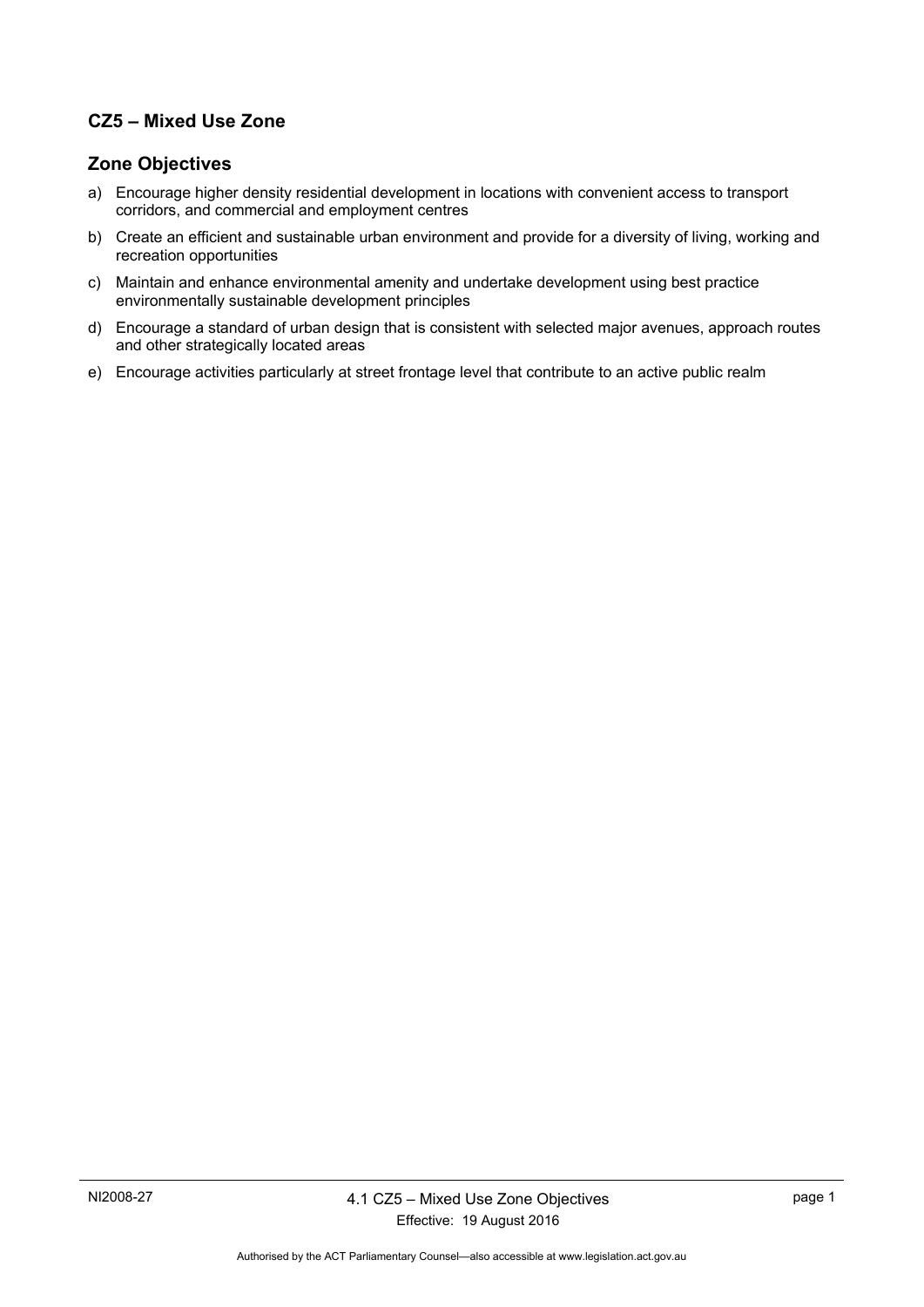# **CZ5 – Mixed Use Zone Development Table**

| <b>EXEMPT DEVELOPMENT</b><br>Development approval is not required. Building approval may be required.<br>On leased land, development must be authorised by a lease.                              |                                                                                                 |  |
|--------------------------------------------------------------------------------------------------------------------------------------------------------------------------------------------------|-------------------------------------------------------------------------------------------------|--|
| Development identified in the Planning and Development Act 2007 as exempt (see sections 133 and<br>134 of the Act and section 20 and schedule 1 of the Planning and Development Regulation 2008) |                                                                                                 |  |
| <b>ASSESSABLE DEVELOPMENT</b><br>Development application required.                                                                                                                               |                                                                                                 |  |
| On leased land, development must be authorised by a lease.                                                                                                                                       |                                                                                                 |  |
| <b>MINIMUM ASSESSMENT TRACK</b>                                                                                                                                                                  |                                                                                                 |  |
| <b>CODE</b><br>Development listed below requires a development application and is assessed in the code track                                                                                     |                                                                                                 |  |
| <b>Development</b>                                                                                                                                                                               |                                                                                                 |  |
| Varying a lease to do one or more of the following:                                                                                                                                              |                                                                                                 |  |
| 1. express or change the number of approved or lawfully erected units                                                                                                                            |                                                                                                 |  |
| 2. remove, relocate or change easements.                                                                                                                                                         |                                                                                                 |  |
| <b>MINIMUM ASSESSMENT TRACK</b><br><b>MERIT</b>                                                                                                                                                  |                                                                                                 |  |
|                                                                                                                                                                                                  | Development listed below requires a development application and is assessed in the merit track, |  |
| unless specified in schedule 4 of the Planning and Development Act 2007 (as impact track) or                                                                                                     |                                                                                                 |  |
| specified as prohibited development in a precinct map.<br><b>Development</b>                                                                                                                     |                                                                                                 |  |
| ancillary use                                                                                                                                                                                    | multi-unit housing                                                                              |  |
| boarding house                                                                                                                                                                                   | NON RETAIL COMMERCIAL USE                                                                       |  |
| car park                                                                                                                                                                                         | outdoor recreation facility                                                                     |  |
| communications facility                                                                                                                                                                          | parkland                                                                                        |  |
| <b>COMMUNITY USE</b>                                                                                                                                                                             | pedestrian plaza                                                                                |  |
| consolidation                                                                                                                                                                                    | place of assembly                                                                               |  |
| demolition                                                                                                                                                                                       | public transport facility                                                                       |  |
| development in a location and of a type identified<br>in a precinct map as additional merit track<br>development                                                                                 | <b>RESIDENTIAL USE</b>                                                                          |  |
| emergency services facility                                                                                                                                                                      | restaurant                                                                                      |  |
| guest house                                                                                                                                                                                      | serviced apartment                                                                              |  |
| home business                                                                                                                                                                                    | <b>SHOP</b>                                                                                     |  |
| hotel                                                                                                                                                                                            | sign                                                                                            |  |
| indoor recreation facility                                                                                                                                                                       | subdivision                                                                                     |  |
| minor road                                                                                                                                                                                       | temporary use                                                                                   |  |
| minor use                                                                                                                                                                                        | varying a lease (where not prohibited, code track<br>or impact track assessable)                |  |
| motel                                                                                                                                                                                            |                                                                                                 |  |
| <b>MINIMUM ASSESSMENT TRACK</b><br><b>IMPACT</b>                                                                                                                                                 |                                                                                                 |  |
| Development listed below requires a development application and is assessed in the impact track                                                                                                  |                                                                                                 |  |
| Development that is not:<br>1.                                                                                                                                                                   |                                                                                                 |  |
| Exempt, code track or merit track development (see section 132 of the Planning and<br>a.<br>Development Act 2007); or                                                                            |                                                                                                 |  |
| Prohibited development, other than development that is permitted under s137 of the<br>b.<br>Planning and Development Act 2007.                                                                   |                                                                                                 |  |
| Development specified in schedule 4 of the Planning and Development Act 2007 and not listed<br>2.<br>as a prohibited use in this table.                                                          |                                                                                                 |  |
| 3.<br>Development that is authorised by a lease and listed as a prohibited use in this table.                                                                                                    |                                                                                                 |  |
| Development declared under section 124 or section 125 of the Planning and Development Act<br>4.<br>2007 and not listed as a prohibited development in this table.                                |                                                                                                 |  |
| 5.<br>Varying a lease to add a use assessable under the impact track.                                                                                                                            |                                                                                                 |  |